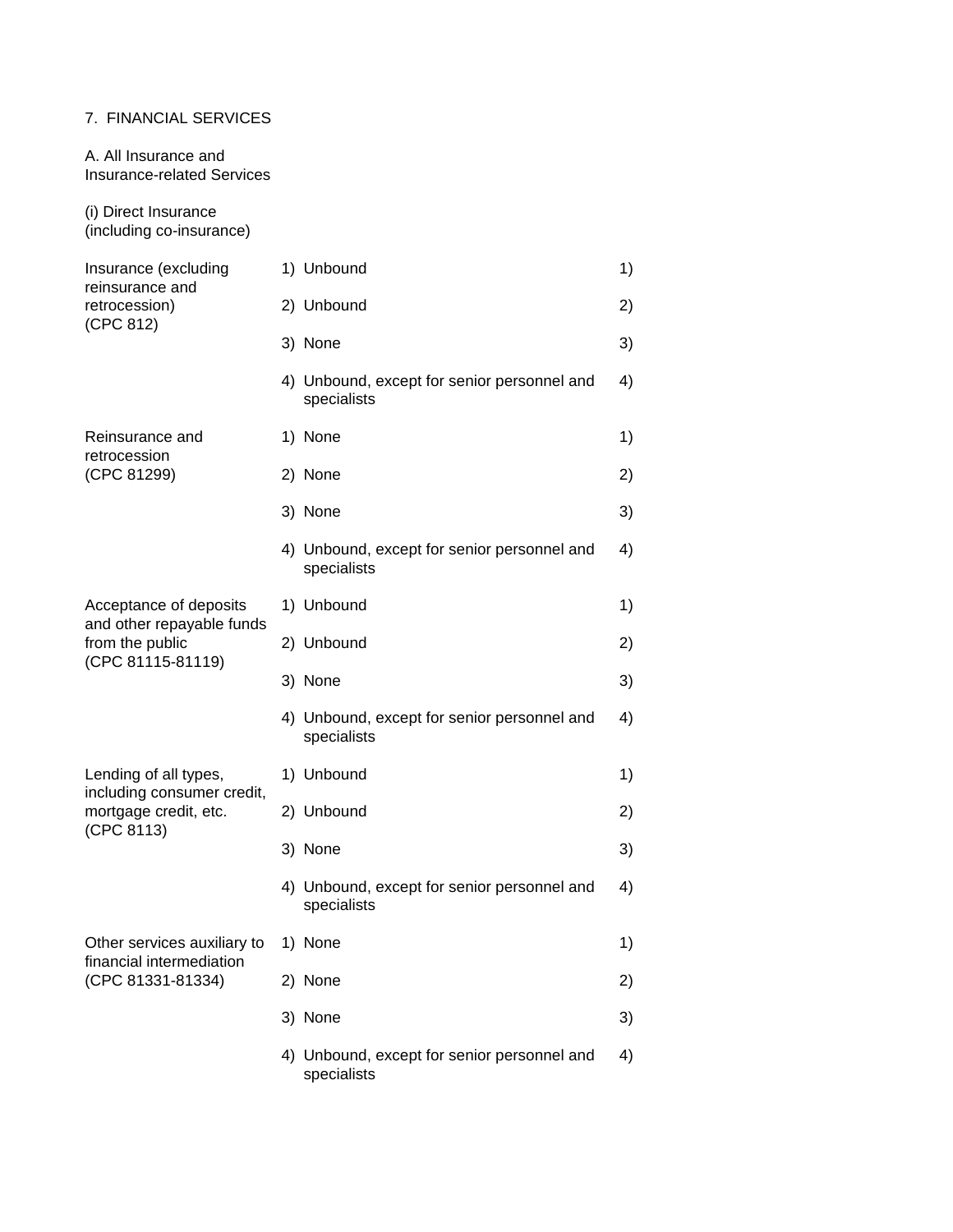## 9. TOURISM AND TRAVEL RELATED SERVICES

| A. Hotels and Restaurants 1) None<br>(CPC 641-643)                     |                                                                                       | 1) |
|------------------------------------------------------------------------|---------------------------------------------------------------------------------------|----|
|                                                                        | 2) None                                                                               | 2) |
|                                                                        | 3) None                                                                               | 3) |
|                                                                        | 4) Unbound, except for senior managerial<br>personnel, with staff training programmes | 4) |
| B. Travel Agencies and<br><b>Tour Operators Services</b><br>(CPC 7471) | 1) None                                                                               | 1) |
|                                                                        | 2) None                                                                               | 2) |
|                                                                        | 3) Operators for tourism in the country#1                                             | 3) |
|                                                                        | 4) Unbound, except for senior managerial<br>personnel, with staff training programmes | 4) |
| C. Tourist Guide Services<br>(CPC 7472)                                | 1) None                                                                               | 1) |
|                                                                        | 2) None                                                                               | 2) |
|                                                                        | 3) None                                                                               | 3) |
|                                                                        | 4) Unbound, except for specialists #2                                                 | 4) |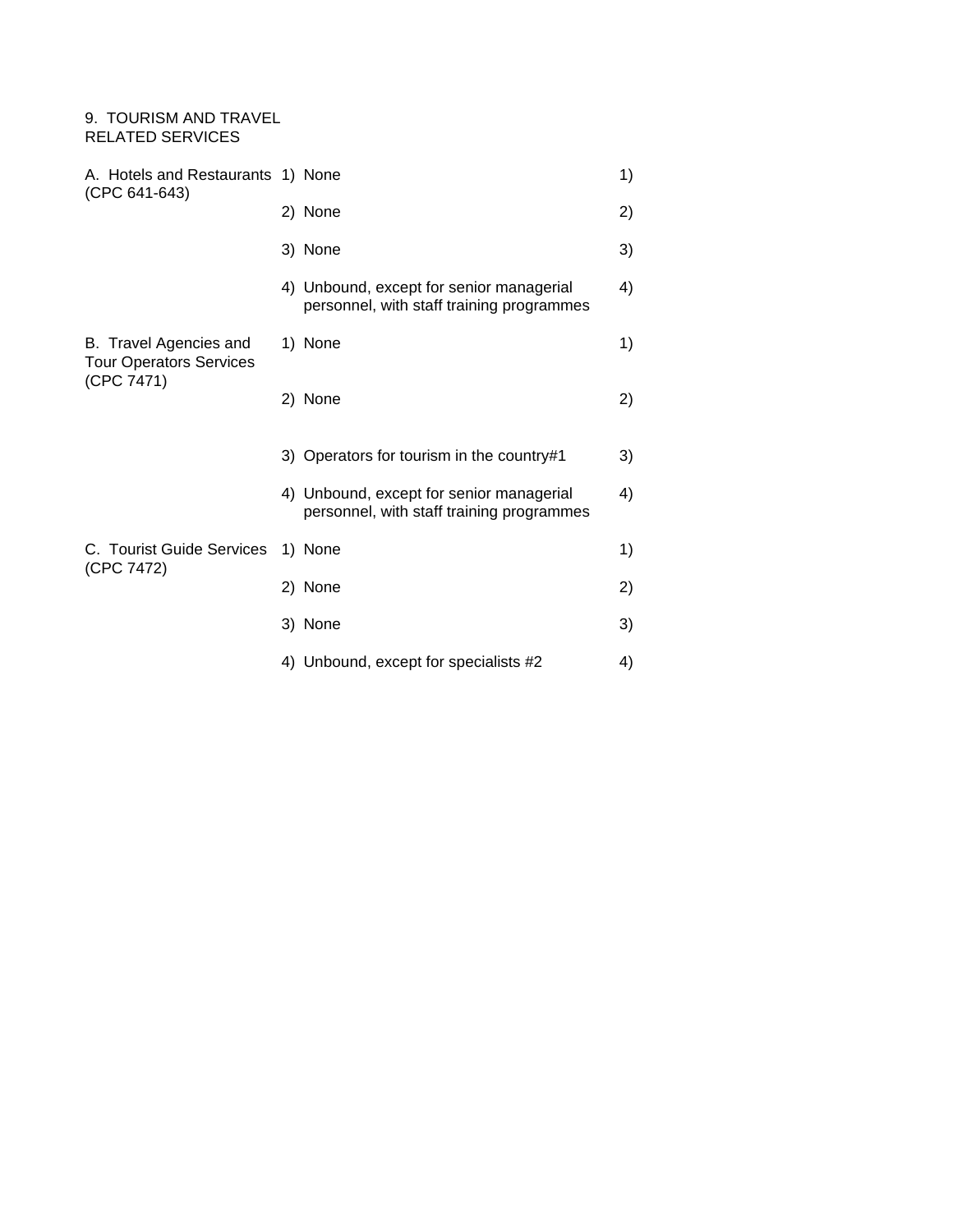## Unbound

Unbound

None

Unbound, except for senior personnel and specialists

None

None

None

Unbound, except for senior personnel and specialists

Unbound

Unbound

None

Unbound, except for senior personnel and specialists

Unbound

Unbound

None

Unbound, except for senior personnel and specialists

None

None

None

Unbound, except for senior personnel and specialists